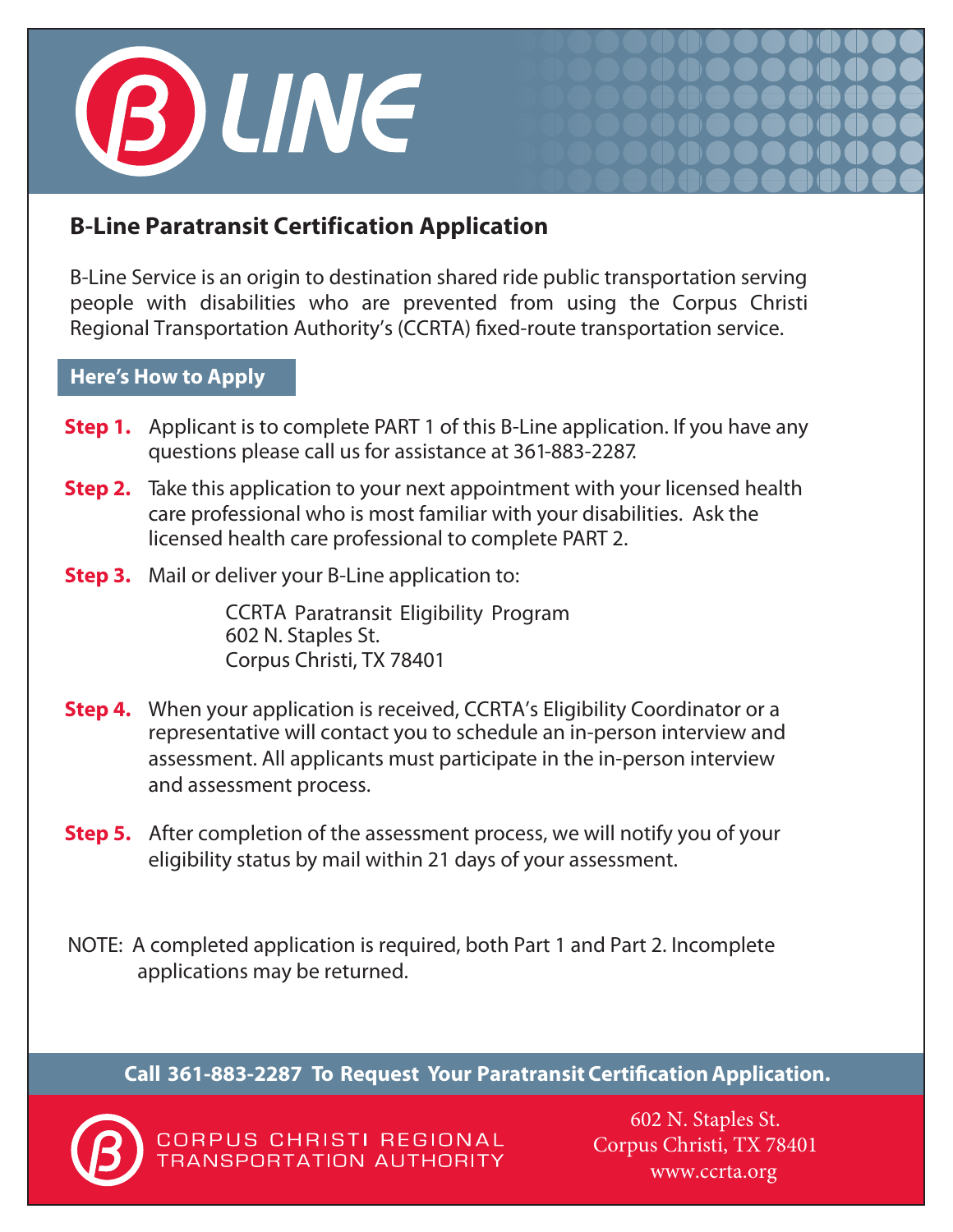

# **Eligibility Case Review**

The results of your assessment are reviewed by CCRTA to determine if you are eligible for Paratransit Services. Applicants will be notified of eligibility status by mail within 21 days. For more information you may dial 361-883-2287.

**• Becoming ADA Eligible for Paratransit Services**

Applicants become ADA paratransit eligible on a conditional, unconditional, or temporary basis.

**• Conditional Eligibility** Customers with conditional eligibility are able to use fixed-route service for some trips.

## **• Unconditional Eligibility**

Customers with unconditional eligibility may use B-Line for any trip. Customers may choose to use fixed-route service if they wish. B-Line eligible customers may travel with a Personal Care Attendant (PCA) on fixed-route service with no charge to the PCA.

**• Temporary Eligibility**

Temporary eligibility is provided to customers with a temporary disability that prevents them from using fixed-route service. These customers may use B-Line for any trip for the expected duration of the disability.

**• Notification of Eligibility**

Applicants are notified by mail within 21 business days of the eligibility results.

# **• Contesting an Eligibility Determination**

An appeal process is available to any person who is denied eligibility for B-Line services, or who disagrees with an eligibility decision or specific conditions of eligibility.

Please contact us if you need information in an alternative format.



CORPUS CHRISTI REGIONAL TRANSPORTATION AUTHORITY

602 N. Staples St. Corpus Christi, TX 78401 www.ccrta.org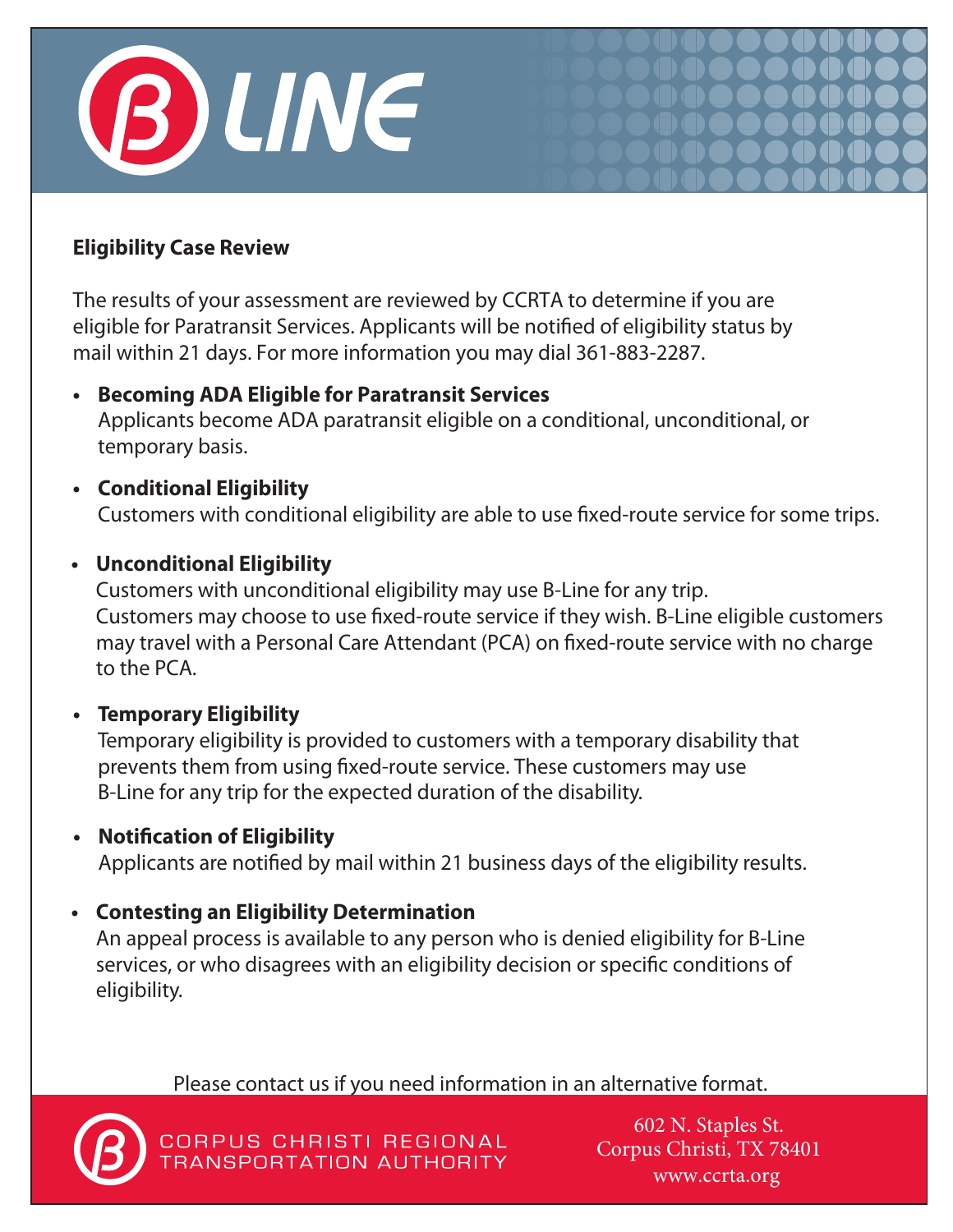|                                                  | <b>Applicant Information:</b>                                 |                                                                                    |
|--------------------------------------------------|---------------------------------------------------------------|------------------------------------------------------------------------------------|
|                                                  |                                                               |                                                                                    |
|                                                  |                                                               |                                                                                    |
|                                                  |                                                               |                                                                                    |
|                                                  |                                                               |                                                                                    |
|                                                  |                                                               |                                                                                    |
|                                                  | Do you use CCRTA's fixed-route bus service? _____ Yes ____ No |                                                                                    |
|                                                  | If yes, how many days? (per week _______) (per month _______) |                                                                                    |
|                                                  |                                                               | What would help you to ride the fixed-route service? (please check all that apply) |
| __ Knowing more about fixed-route buses          |                                                               | ___ A lift (accessible bus)                                                        |
|                                                  | __ Learning how to get from home to work/school               | ____ Communication aid                                                             |
| ___ Accessible bus routes where I need to go     |                                                               | __ Other                                                                           |
|                                                  | Are you interested in travel training opportunities?          |                                                                                    |
| $\rule{1em}{0.15mm}$ Yes $\rule{1em}{0.15mm}$ No |                                                               |                                                                                    |
|                                                  |                                                               | <b>NOTES</b>                                                                       |
| <b>FOR OFFICE USE ONLY</b>                       |                                                               |                                                                                    |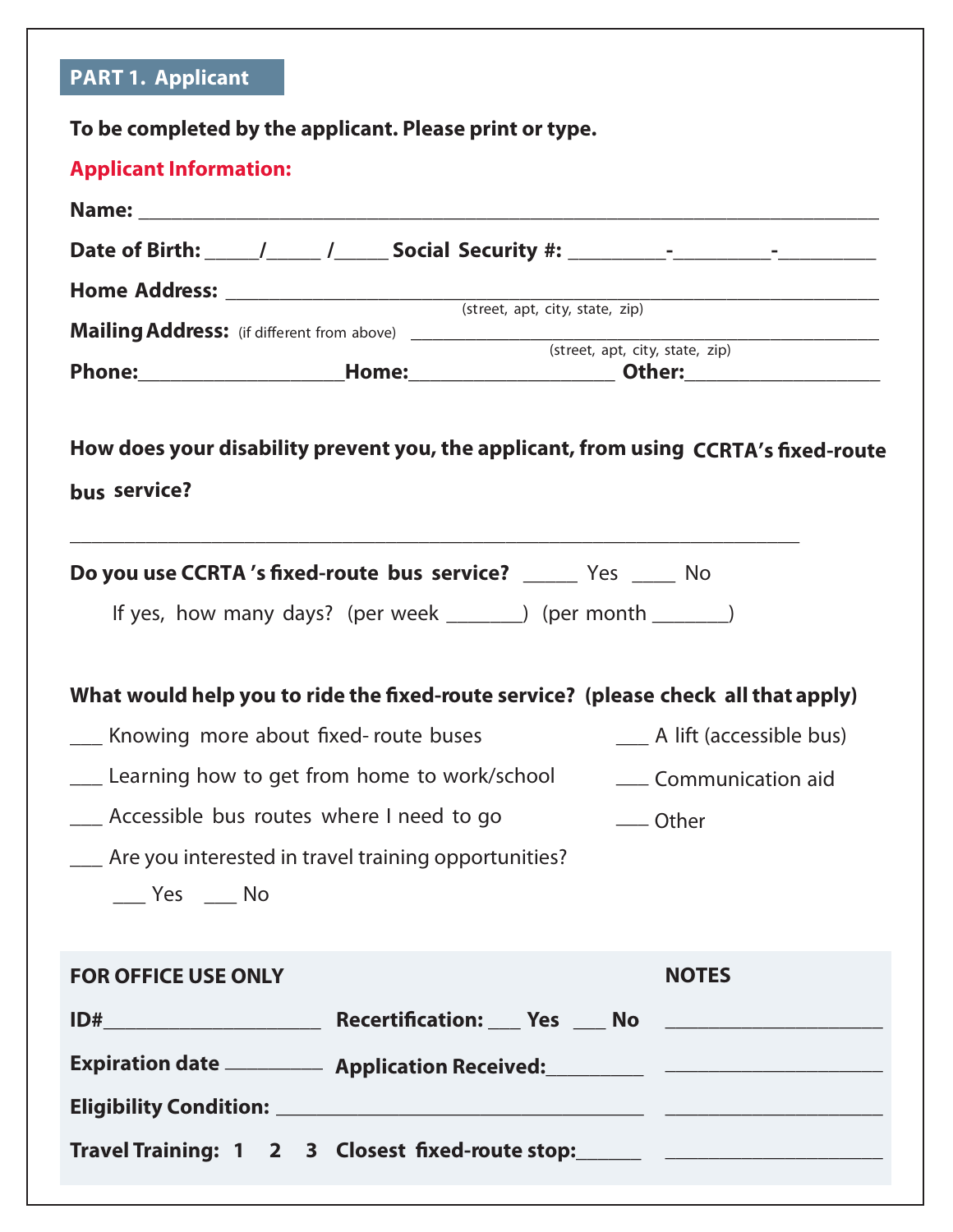# **PART 1. Continued**

#### **Disability Information:**

B-Line provides service to those who are prevented from using CCRTA's fixedroute bus service due to a physical or mental disability.

| Please describe your disability below:        |                     |                                                |  |  |  |  |
|-----------------------------------------------|---------------------|------------------------------------------------|--|--|--|--|
| <b>Mobility Aids (check all that apply):</b>  |                     |                                                |  |  |  |  |
| Wheelchair (manual)<br>___ Wheelchair (power) | Cane<br>White Cane  | Guide Dog<br>Personal Care Attendant           |  |  |  |  |
| Oversized wheelchair<br><b>Power Scooter</b>  | Quad Cane<br>Walker | <b>Other</b>                                   |  |  |  |  |
| In case of emergency, please notify:          |                     |                                                |  |  |  |  |
|                                               |                     |                                                |  |  |  |  |
|                                               |                     | Name: Name: Phone: Relationship: Relationship: |  |  |  |  |

#### **Acknowledgement and Release of Information:**

I verify that all statements are true and correct.

I understand that supplying false information can disqualify my application and/or subsequent eligibility. I authorize the Corpus Christi Regional Transportation Authority (CCRTA) to obtain essential medical information necessary for determination of paratransit eligibility. I also agree to appear for an in-person evaluation by the CCRTA and/or its acting agency for a determination of paratransit eligibility.

Applicant's Signature: \_\_\_\_\_\_\_\_\_\_\_\_\_\_\_\_\_\_\_\_\_\_\_\_\_\_\_\_\_\_\_\_\_\_\_\_\_\_\_\_\_\_\_\_\_\_\_\_\_\_\_\_\_\_

| If this application is completed by someone other than the applicant, that person |  |
|-----------------------------------------------------------------------------------|--|
| must provide the following information:                                           |  |
| Name:                                                                             |  |

Signature:  **\_\_\_\_\_\_\_\_\_\_\_\_\_\_\_\_\_\_\_\_\_\_\_\_\_\_\_\_\_\_\_\_\_\_\_\_\_\_\_\_\_\_\_\_\_\_\_\_\_\_\_\_\_\_\_\_\_\_\_\_\_\_\_\_\_**

Relationship: \_\_\_\_\_\_\_\_\_\_\_\_\_\_\_\_\_\_\_\_\_\_\_\_\_\_\_ Phone: ( \_\_\_\_\_ ) - \_\_\_\_\_\_\_\_\_\_\_\_\_\_\_\_\_\_\_